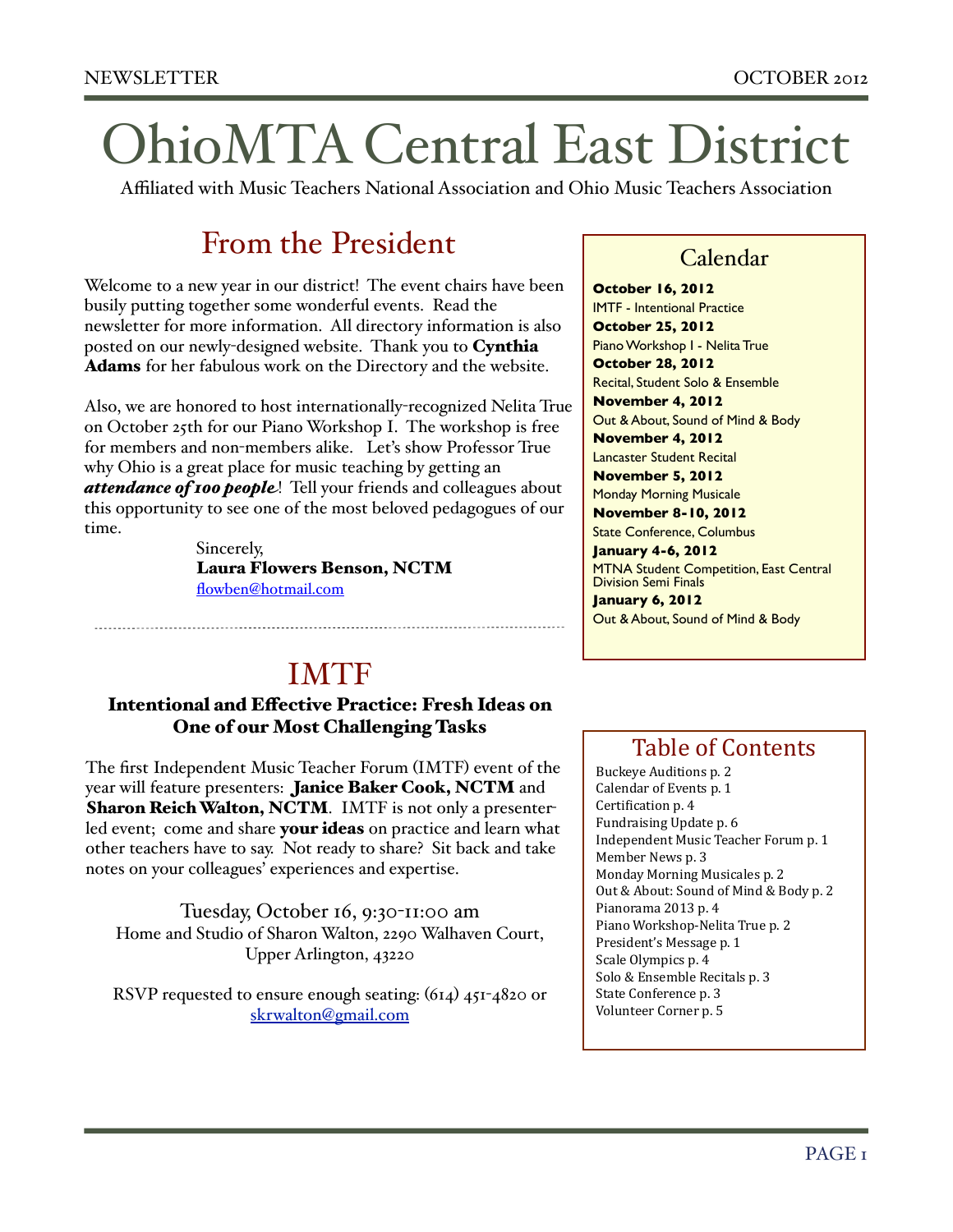### Piano Workshop - Nelita True

OhioMTA Central East District and Capital University jointly invited Professor Nelita True to present a workshop and two additional events on Thursday, October 25 and Friday, October 26. Free admission to all of the following events:

#### **Thursday,\*October\*25,\*10\*am\*6\*noon**

Graves Piano and Organ Recital Hall Workshop for CEOMTA: *The Reward System: What Deserves a Gold Star?* For detailed information regarding the workshop, visit "Workshops" under "Teacher Events" at [http://www.ceomta.com.](http://www.ceomta.com)

### **Thursday,\*October\*25,\*8:00\*pm**

Huntington Recital Hall, Capital University Master class with Capital Conservatory of Music's piano students. Repertoire:

- J.S. Bach: Prelude and Fugue in F-sharp minor, WTC II
- Chopin: Scherzo No. 3
- Debussy: Reflets dan l'eau
- Ravel: Scarbo

### **Friday,\*October\*26,\*10:00\*am**

Mees Auditorium, Capital University Question & Answer session with Nelita True on topics of collegiate piano teaching and learning.

### BUCKEYE AUDITIONS

The Buckeye Final Auditions were held on June 5, 2012. The Central East District was wellrepresented. Congratulations to the following CEOhioMTA students and their teachers who were winners and honorable mentions in their category:

Elementary Piano: Honorable Mention: Vincent Dong, Tianshu Wang, teacher

Junior High Piano: Winner: Katherine Guan, Mary Craig Powell, NCTM, teacher

Senior High Piano: Winner: Brook Zhang, Nina Polonsky, teacher

### Out and About Sound of Mind & Body Chair:

The first hospital performance opportunity will be Sunday, November 4. Consult the Directory or the website for details about fees and repertoire requirements.

On another note, we are grateful for Chair, Melissa Robol NCTM's dedicated service to this event. Melissa not only created the idea, she has Chaired over 25 hospital performances since its genesis in 2007. Due to her other CEOMTA duties, Chairing Pianorama 2013, we are seeking a volunteer to take over the Out and About position. As chairperson of "Out and About" you will be a member of CEOMTA's executive board. During her time as Chairperson, Melissa tried several other ideas: holiday performances at First Night Columbus and at a local mall, and the STARS program encouraging our students to attend local public performances by professional musicians. The incoming Chair may wish to develop other public service performance opportunities for our students. Anyone interested in stepping into the position should please contact Melissa ([mrobol8654@wideopenwest.com](mailto:mrobol8654@wideopenwest.com)) or Laura Benson ([flowben@hotmail.com](mailto:flowben@hotmail.com)).

#### MONDAY MORNING MUSICALES

Calling all members who play an instrument!

Yes, that means you! The first Musicale is on Monday, November 5 at 10 am Join us at Graves Piano & Organ to share what you've been working on in your own artistic endeavors. This is a relaxed, friendly, supportive environment. You may choose a working piece in progress, or try out newly polished pieces, revive old favorites, or bring an interesting student piece to share. Deadline for entry is October 29.

Email Chair, Kathleen Sadoff with your interest. thesadoff[s@sbcglobal.net](mailto:thesadoffs@sbcglobal.net)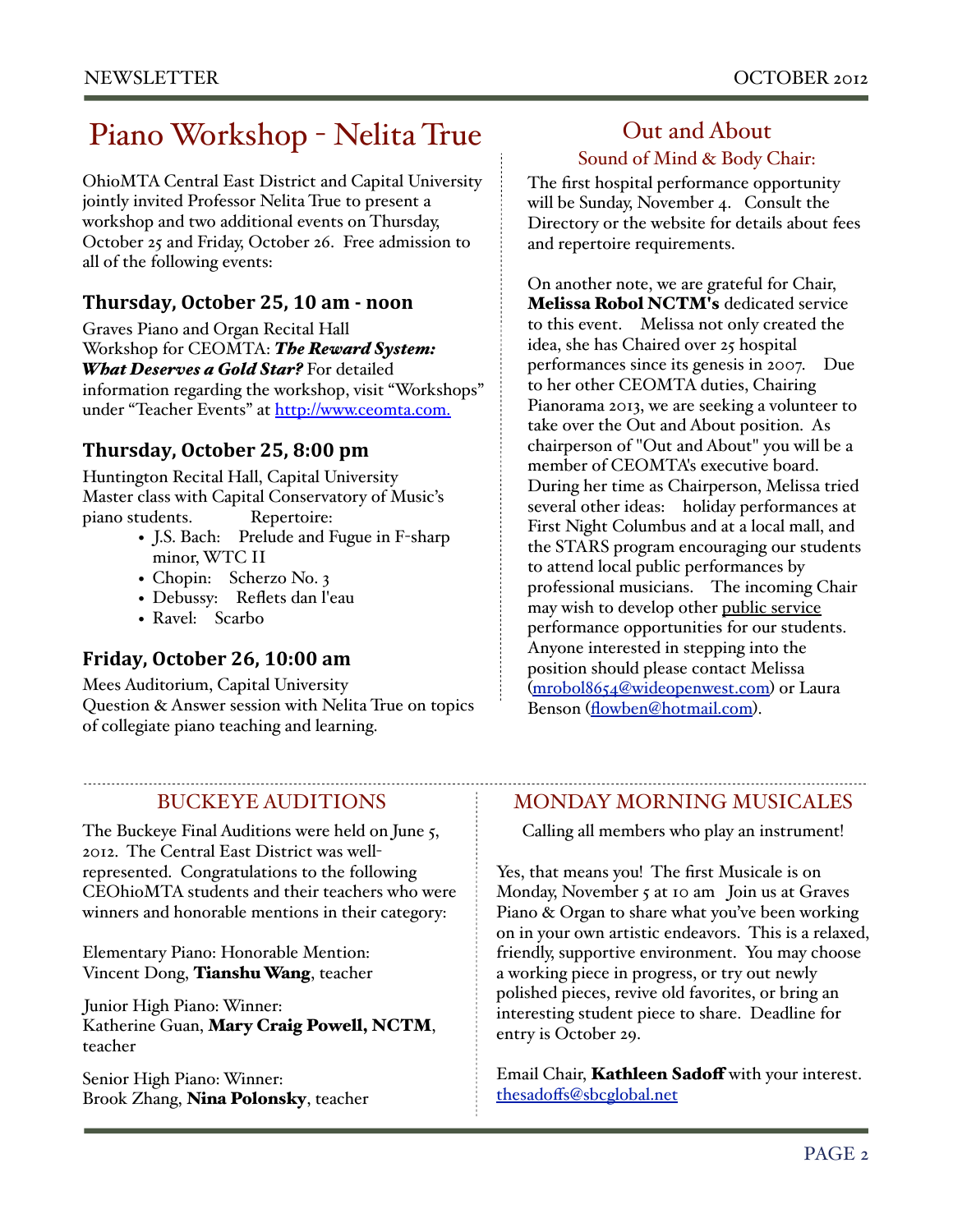#### NEWSLETTER OCTOBER 2012

#### STATE CONFERENCE

Plan to attend the OhioMTA State Conference held in Columbus

> The Healthy Musician: Teaching, Performing, Living

November 8-10, 2012 Columbus Airport Marriott

Register at: [http://www.ohiomta.org/state.asp?](http://www.ohiomta.org/state.asp?page=conferenceinformation) [page=conferenceinformation](http://www.ohiomta.org/state.asp?page=conferenceinformation)

Adam Golka, Conference Artist Presenters: Lynn Singleton, Kathleen Riley, Carole Leone, David Steinbuhler, Pete Jutras, Janet Lopinski, Sheila Vail

#### SOLO & ENSEMBLE RECITALS

The next recitals are scheduled for Sunday, October 28, at Graves Piano & Organ Company with a postmark deadline of October 18, 2012. The recitals are open to students of all members who have studied for at least one year. They are a great performance opportunity for any well-prepared student, and the perfect chance for them to hear other fine students from our district.

Detailed information can be found in the Directory or on the Website. Contact Dr. Caroline Salido-Barta, Chair at  $614 - 751 - 9665$  or [thepianoartsstudio@yahoo.com](mailto:thepianoartsstudio@yahoo.com) with additional questions.

MEMBER NEWS

### New and Renewed Members

Please update your Directory with the following members as of September 1, 2012. Notice that this list is the perfect size to be cut out and pasted on the blank page of your Directory. Welcome new and renewed members! - Susan Treer, Membership Chair

#### **Suzanne Burg**

1338 Wheeling Avenue Zanesville,OH 43701 (740) 450-7237 s.L.burg@sbcglobal.net Piano, Accompanist

#### **Winnie W. Drayer**

5814 Edgebrook Drive Galena, OH 43021 (614) 327-3351 [winniedrayer@genoa88keys.com](mailto:winniedrayer@genoa88keys.com) Piano

#### **Nelson Harper**

3401 Stonehenge Court Columbus, OH 43221-1551 (614) 451-0833 [harper@denison.edu](mailto:harper@denison.edu) Piano, Accompanying

#### **Andrea M. Keil**

5600 Cardinal Drive Orient, OH 43146 (614) 406-7058 [andrea.keilpiano@gmail.com](mailto:andrea.keilpiano@gmail.com) Piano

#### **Youmee Kim**

2312 Yagger Bay Drive Hilliard, OH 43026 (614) 432-1013 [youmeekim@hotmail.com](mailto:youmeekim@hotmail.com) Piano

#### **Donna Bergstrom Kurtz**

3676 Kehrer Road Bucyrus, OH 44820-8624 (419) 985-5228 [BucyTalent@aol.com](mailto:BucyTalent@aol.com)  Piano

#### **Suzanne M. McNutt**

5946 Groff Court Hilliard, OH 43026 (614) 527-0048 [r.mcnutt0@gmail.com](mailto:r.mcnutt0@gmail.com) Piano, Organ, General Music

#### **Julie Riegle**

999 Boyne Court Reynoldsburg, OH 43068 (614) 860-0589 [jayjayare@yahoo.com](mailto:jayjayare@yahoo.com) Piano

**Jacqueline Stevanus**

4651 Brownstone Drive Hilliard, OH 43026 (614) 477-0895 [stevan.4651@sbcglobal.net](mailto:stevan.4651@sbcglobal.net) Violin, Piano

#### **Tianshu Wang**

1 College and Main Columbus, OH 43209 (614) 236-6410 [twang@capital.edu](mailto:twang@capital.edu) Piano

#### **Ashley Wise**

1159 Deansway Drive Pataskala, OH 43062 (740) 927-5676 [wisenotes@hotmail.com](mailto:wisenotes@hotmail.com) Piano, Flute, Accompanying

#### **CONDOLENCES**

We offer our heartfelt condolences to fellow member, **Elaine Bowers**, whose husband died in a car crash over the Labor Day weekend. Elaine was also injured along with her daughter and son-in-law. Elaine is recovering at home. A meal train has been set up for her friends. Contact Melissa Robol for more information about providing meals.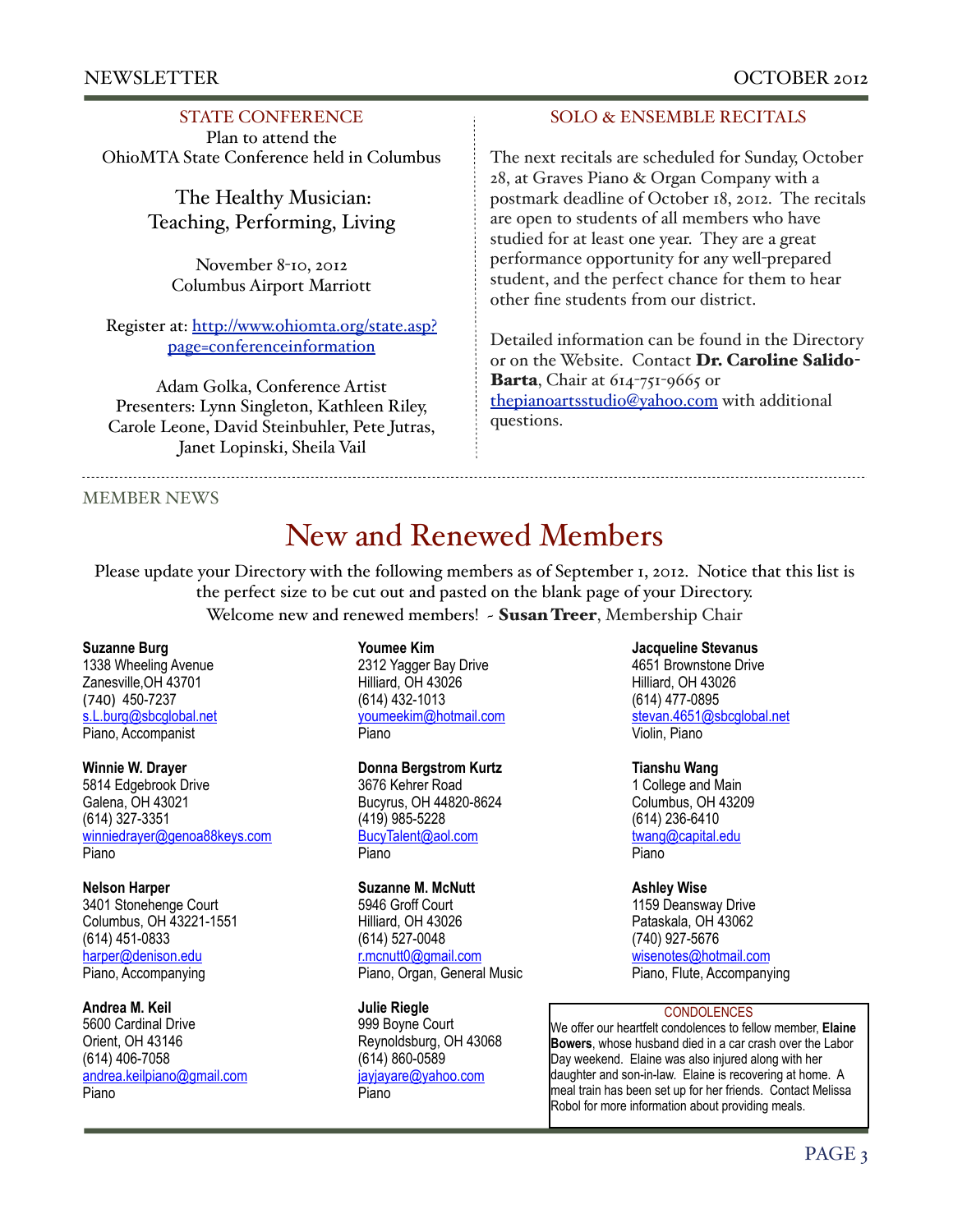### Certification: A Standard for Professional Excellence

If you are not a Nationally Certified Teacher of Music, consider taking some important steps to validate your professional qualifications. MTNA offers the certification credential to its members as a means to keep standards high in our profession.

Congratulations to district members **Lizbeth** Atkinson, NCTM and Jennifer Stadler, NCTM who both recently earned their Nationally Certified Teacher of Music credential!

The Central East District has members who will mentor certification candidates. Also, there is an active study group of members who have been helping and supporting each other through the required projects.

Contact Carol Rein, NCTM, the district certification chairman, for more information about our meetings and about the process. 614 558-8185 or [crein@columbus.rr.com.](mailto:crein@columbus.rr.com)

### Scale Olympics 2012

On October 6, 347 students from 37 area teachers registered for Scale Olympics 2012, held at Otterbein University. The level of mastery was so high that no blue rosettes were left over at the end of the day! Over 90% of the students entering all eight events earned a rosette, and 88% of the ribbons awarded at Scale Olympics were blue ribbons. A majority of the students completed eight events within two hours. Congratulations to all the hard-working Olympians, their teachers, and their parents!

Such a large event requires months of careful planning and many helping hands – nearly 80 volunteers made this day run smoothly. Thank you to the dedicated teachers who served as judges and volunteers, and to the parents, students, collegiate CEOhioMTA members, family, and friends who provided valuable assistance in preparations and on the day of the event. Special thanks to Otterbein University for graciously hosting us once again.

I am honored to serve in a community of teachers that is so committed to providing its students with quality learning experiences through events such as Scale Olympics.

Thank you! Rachel Mauricio Mills, Chairman [Rmauri47@gmail.com](mailto:Rmauri47@gmail.com)

### Pianorama 2013

Plans are well underway for Pianorama 2013. We will be performing in the beautiful Weigel Hall at The Ohio State University on November 2, 2013. Many thanks go out to Director and Professor, Richard L. Blatti, Associate Professor, Dr. Kenneth Williams, and Public Relations Coordinator, Tamara Morris for making this partnership with Ohio State possible.

The music selection committee has met several times. We are carefully narrowing down our choices and making inquiries into licensure fees for each

selection. For the very first time, we intend to have the Pianorama performances professionally recorded with the kind assistance of Mark Rubinstein, OSU's Sound Engineer. He has agreed to record and produce up to 300 compact discs gratis, and gave us permission to outsource additional copies. Look for the initial mailing of the final repertoire selection and other information to our teachers in February of 2013.

> Co-Chairs: Amy Girvin & Melissa Robol, NCTM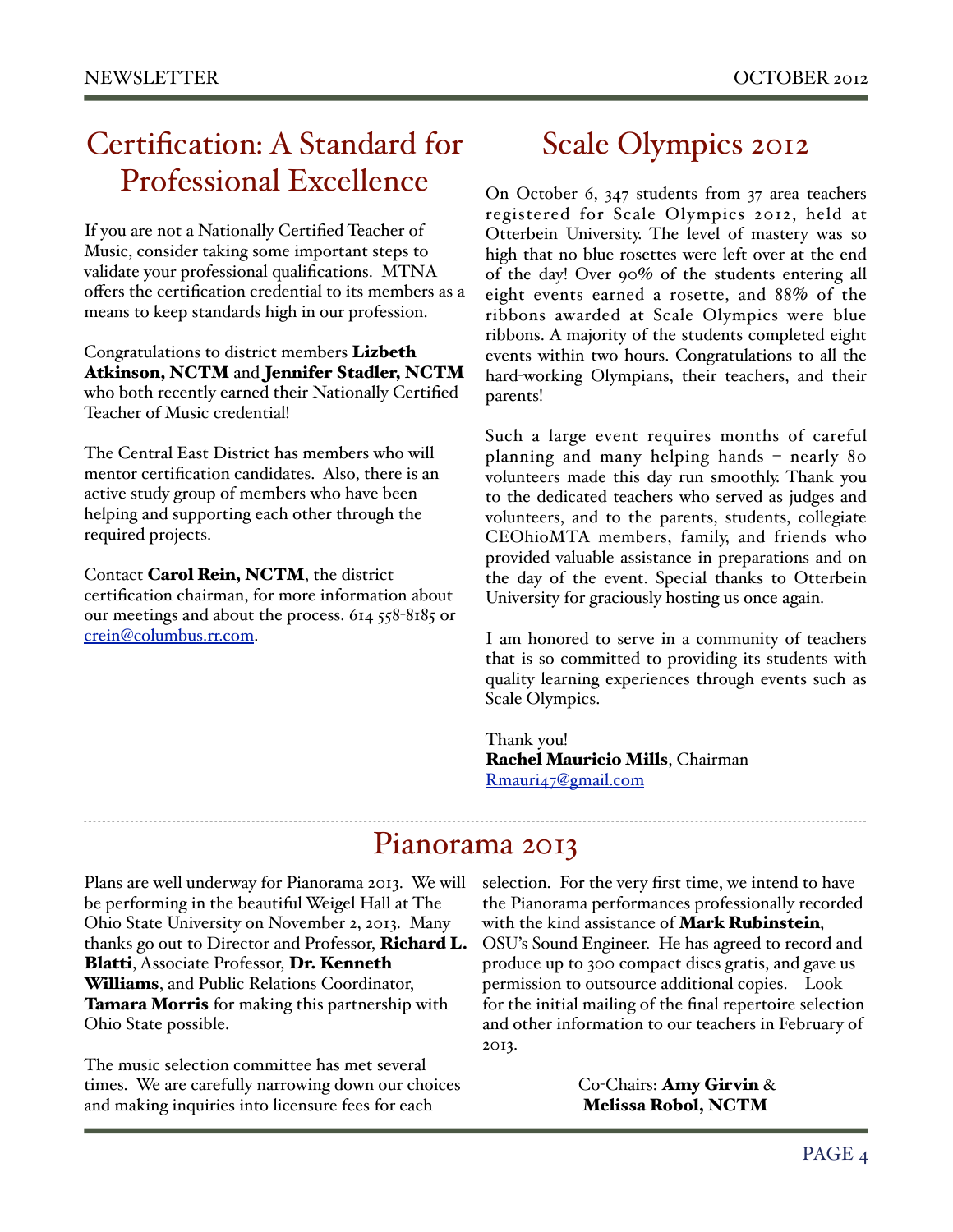## Volunteer Corner Thank You

Volunteers do not necessarily have the time; they just have the heart. ~Elizabeth Andrew

The Central East District of OhioMTA relies on many volunteers to make events run smoothly. Without their assistance, we could not offer the opportunities for students, teachers and the community that make us an outstanding MTA. This column is dedicated to honoring the teachers, students, parents and community members that have assisted our organization in recent months. Please notify us if your name has been inadvertently omitted. It is our intention to include every volunteer.

**The following people have generously donated their time to make the Fall Conference and the Scale Olympics a resounding success**:

**Jody Acree Cynthia%Adams Andrea%Adkins Jennelle%Anderson Chelsea%Arthur Lizbeth Atkinson, NCTM Katherine Bede Laura%Benson,%NCTM Miriam%Brown Terry%Bullock Suzanne Burg, NCTM Meghan%Campbell Mary%Casey**

**Charlotte Catlin Patrick Cole Janice Cook, NCTM Philip%Cordell,%NCTM Mary Daley-Moore Diane%Driessen Kayne Edwards Justin Fields Lee Ann Forgrave, NCTM Tyler%Hahn Kendallene Hill Lucas%Holmes Naomi Hoyt Alicia%Hsu Thomas Hsu Bill%Jones Holly%Kessis Carol Killian Sam%Konopka Dan%Kozar Alison%Krischak Brian%Landers Erin%Lewis Douglas%Lizak Ryan%Loth Linda%Lusch Tanya%Matsuda,%NCTM Debra Mattera Joe Mattera Suzanne McNutt Jared%Mills Rachel Mills Theresa Murphy Suzanne Newcomb, NCTM Judy%O'Brien Erin%Petrella Bruce Piper, NCTM Ruth%Powell,%NCTM Paula%Quinn Megan%Rainey Melissa%Robol,%NCTM Nicholas%Ross Monica Rudy Kathleen%Sadoff** Caroline Salido-Barta **Sally Sansbury, NCTM** 

**Lynn%Singleton,%NCTM Bradley%Sowash Jennifer Stadler, NCTM Joshua%Staten Mallory%Steibel,%NCTM Meredith%Stewart Annette Suhovecky, NCTM Allie Suhovecky Bernice%Tamkin Michael%Tapley Susan%Treer Melissa%Treharn Sharon Walton, NCTM Jen%Whithee Anthony%Williams Chris%Williams Ashley%Wise Chienhui%Wong Laura%Wynia Rose Zuber** 

Special thanks to: Rachel **Mauricio Mills** for Chairing the Scale Olympics and Lynn **Singleton, NCTM** for Chairing the District Conference.

> Nobody can do everything, but everyone can do something. ~Author Unknown